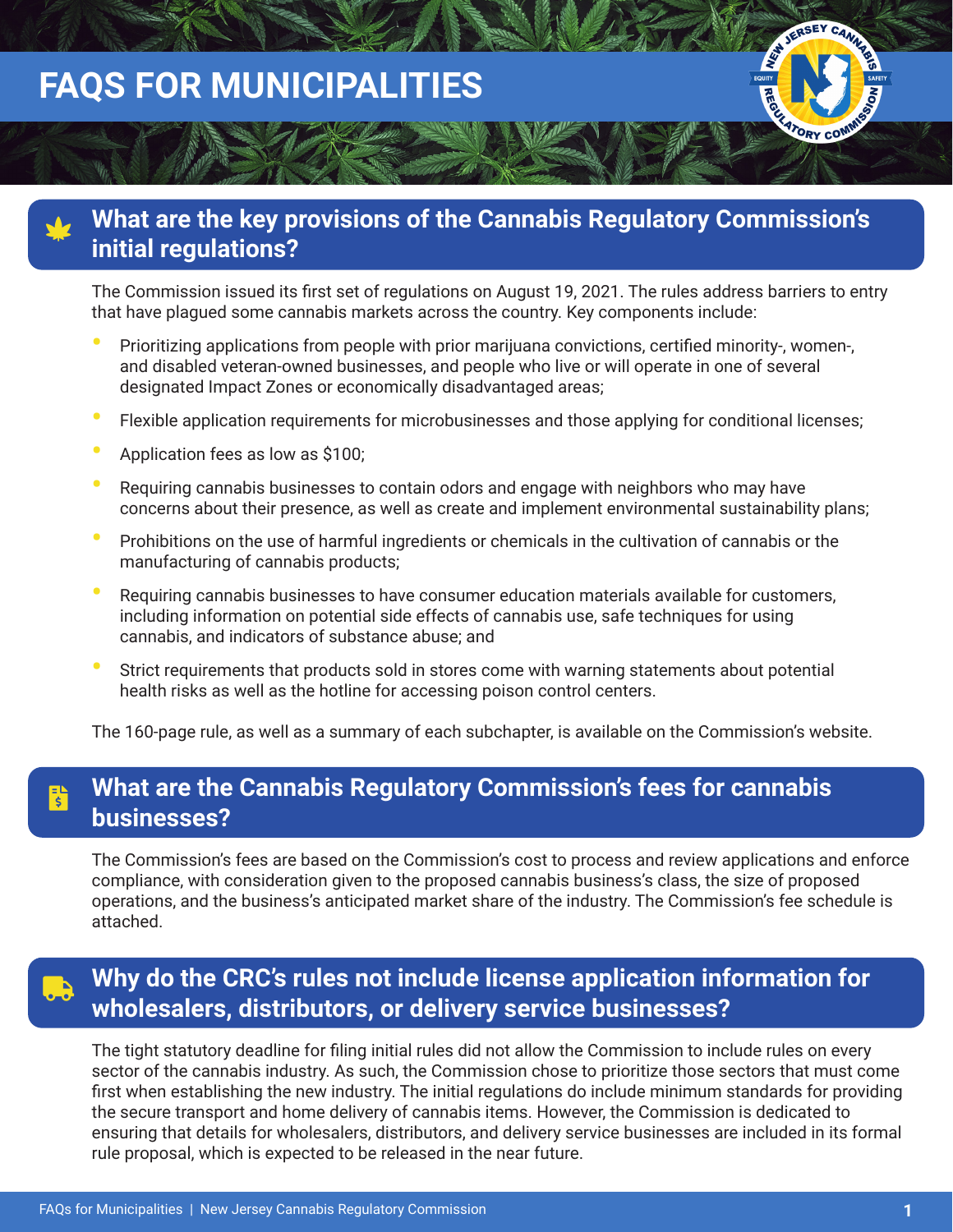### **Can a business operate legally with just approval from a local municipality instead of obtaining a state license?**

No. All legal cannabis operators must receive a license from the NJCRC to conduct cannabis business in New Jersey.

## **Which municipalities have been designated as areas of Impact Zones?**

The CRC is working to compile a list of impact zones as defined in N.J.S.A. 24:6I-33 and expects to provide this information in the near future.

 $\frac{1}{\sqrt{1}}$ 

### **Is there a deadline for municipalities to decide whether to allow or deny adult-use cannabis in their town?**

Yes, there is a statutory deadline. Based on the CREAMM Act, municipalities had until August 21, 2021, to decide whether to allow or deny adult-use cannabis in their towns. The CRC has no discretion to extend this deadline.

### **For municipalities that have chosen to allow cannabis businesses to operate, what authority do municipalities have regarding the establishment and operation of a cannabis business?**

So long as it does not conflict with the CREAMM Act, a municipality may enact an ordinance or regulation to:

- **•** Determine how many of each class of cannabis businesses are allowed in their jurisdiction;
- **•** Regulate location and hours of operation for cannabis businesses, except for the times of operation of a licensed delivery service. Local regulations may include requirements that a cannabis business premises be a certain distance from the closest church, synagogue, temple, or other place used exclusively for religious worship; or from the closest school, playground, park, or child daycare facility;
- **•** Levy local taxes of up to 2%;
- **•** Institute additional local approval processes, though local fees must be reasonable; and
- **•** Enact civil penalties for violations within the municipality.

Municipalities will also be able to weigh in with the CRC on preferences for license applicants. A local government official shall not solicit from a cannabis business, and a cannabis business shall not offer, anything of value in exchange for zoning approval, proof of local support, or written approval for such cannabis business.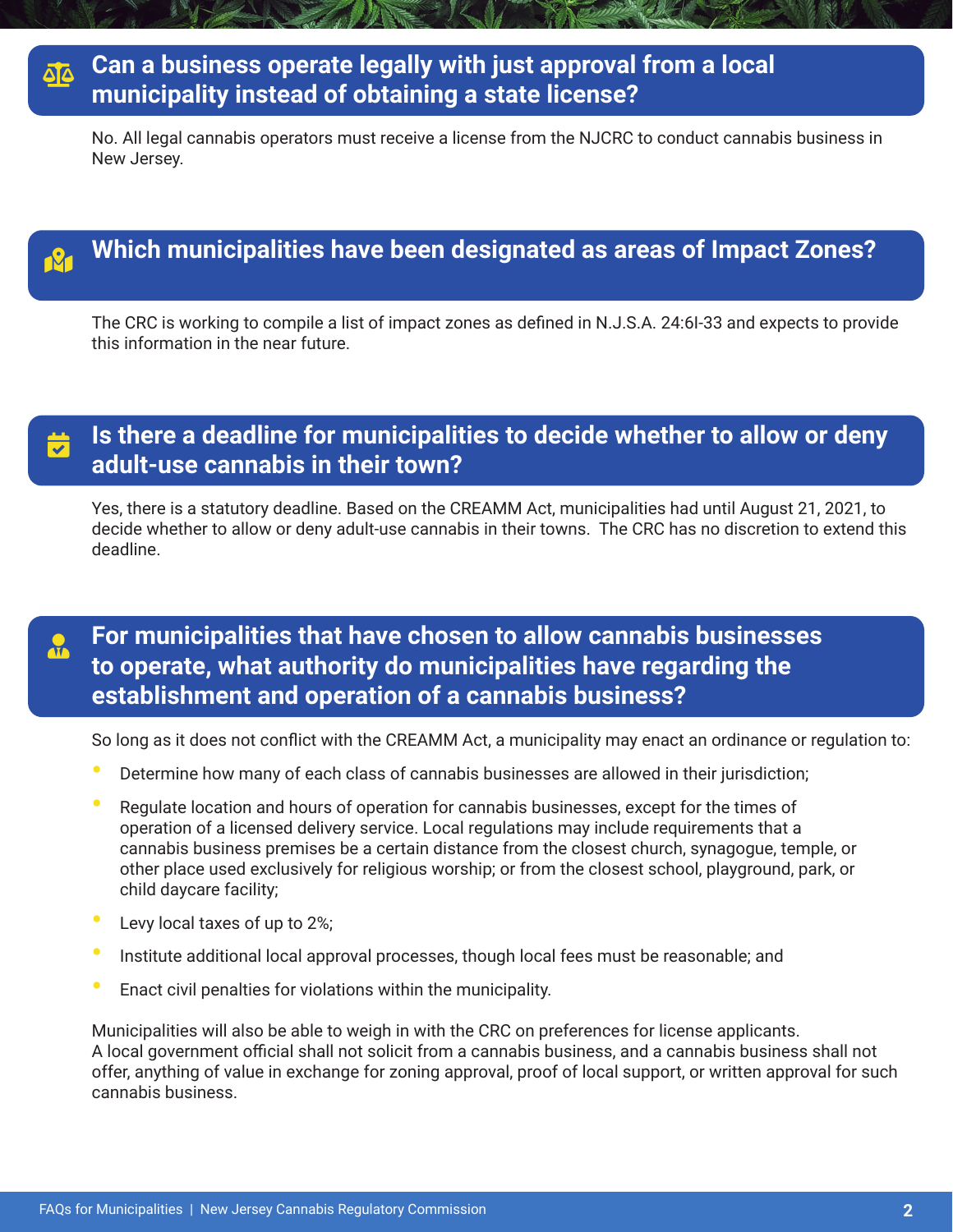### **Can a municipality prohibit the consumption of cannabis on public property and in public spaces?**

Generally, an adult 21 years of age or older can use cannabis on private property where property owners allow. The CREAMM Act does not permit people to smoke or vape cannabis in any public place or in indoor public spaces as defined in N.J.S.A. 26:3D-57. Public smoking laws also apply to cannabis smoking, and municipalities may enact additional restrictions on public consumption.

### **Can a municipality restrict cannabis delivery services in their jurisdiction?**

A municipality's ordinance can prohibit the operation of cannabis delivery service businesses within the municipality. However, a municipality cannot restrict or prevent cannabis from being transported through the municipality or being delivered to consumers within the municipality. Any such restriction shall be deemed void and unenforceable.

### **Can a municipality impose additional taxes or fees?**

Yes. The rate of a transfer tax established shall be at the discretion of the municipality, but in no case shall a local rate exceed:

- **•** 2% of the receipts from each sale by a cannabis cultivator;
- **•** 2% of the receipts from each sale by a cannabis manufacturer;
- **•** 1% of the receipts from each sale by a cannabis wholesaler; or
- **•** 2% of the receipts from each sale by a cannabis retailer.

Any local transfer tax must be accompanied by a user tax on any cannabis business operating more than one business location. The user tax must be equivalent to the transfer tax rate and imposed on the value of each transfer or use of cannabis between one business location and another business location, regardless of whether the second business location is in a different municipality.

### **Who is responsible for collecting and administering any transfer tax or user tax imposed by municipal ordinance?**

The chief financial officer of the municipality shall collect and administer any transfer tax or user tax imposed by ordinance pursuant to N.J.S.A. 40:48I-1, including enforcing the payment of delinquent taxes.

### **What are the local city requirements for commercial cannabis activity?**

The CREAMM Act authorizes municipalities to enact ordinances or regulations governing the number of cannabis establishments within their borders. Each municipality is responsible for establishing and enforcing its own rules and process that a cannabis business must follow to obtain local approval.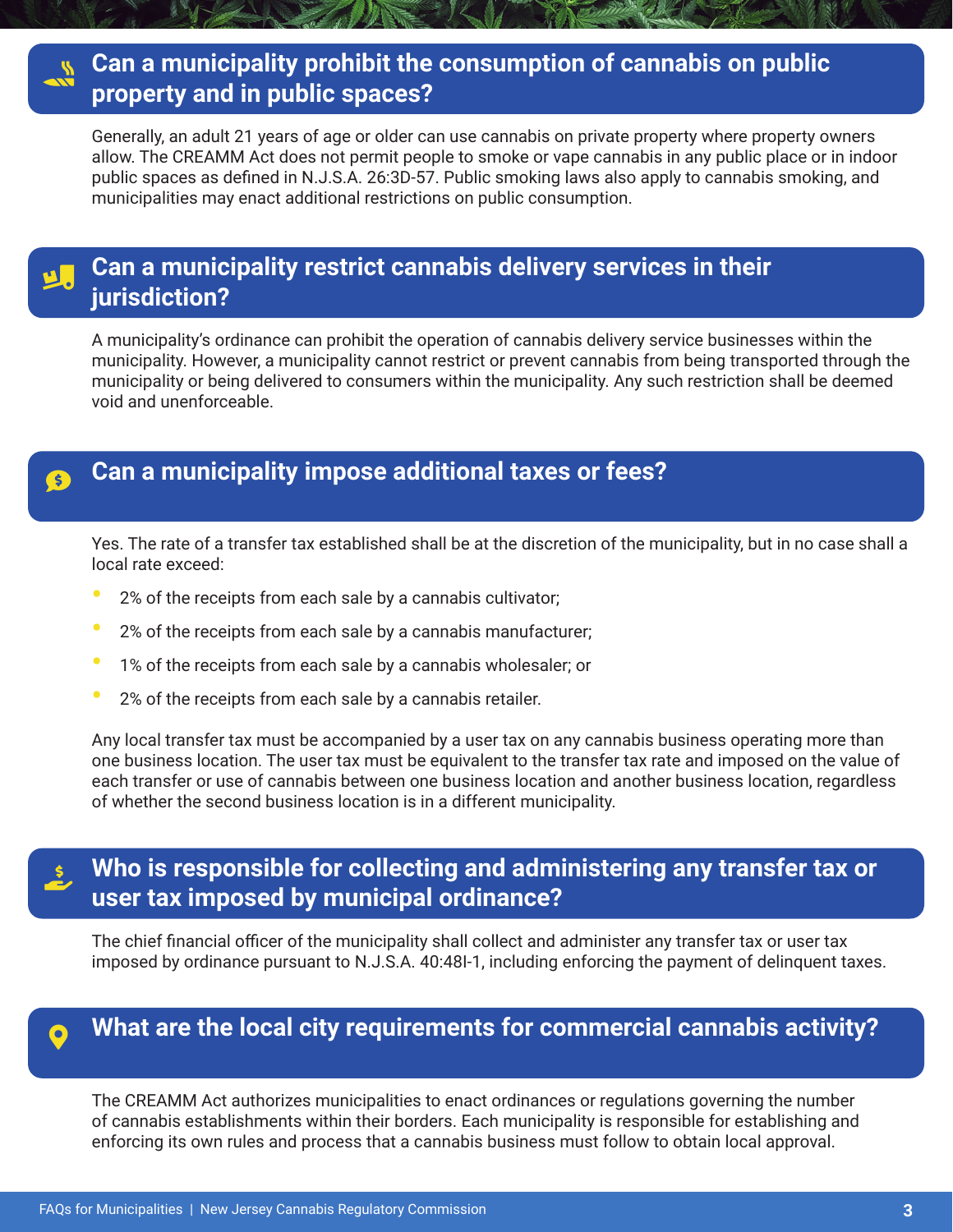### **What information do municipalities need to provide license applicants? Do they need to provide written host agreements?**

Municipalities that allow cannabis businesses to operate within their jurisdiction must provide the public with information about the number and type of cannabis business that are allowed within their jurisdiction. Municipalities do not need to enter into or otherwise provide a host agreement with license-holders or license applicants.

Under the CREAMM Act, applicants seeking licensure from the CRC must include in their application both (1) municipal zoning approval for the proposed location and (2) proof of local support for the proposed business location.

Municipal zoning approval must be in the form of a letter or affidavit from the appropriate municipal zoning official(s) indicating that the applicant's proposed location is compliant with local zoning requirements for the proposed cannabis activities, including any variances granted.

Proof of local support for the suitability of the location may be demonstrated by one of the following:

- **•** where a municipality has a governing body, adoption of a municipal resolution indicating that the intended location is appropriately located or otherwise suitable for cannabis business activities; or
- **•** where a municipality has no governing body, a written letter of support from the municipality's executive indicating that the intended location is appropriately located or otherwise suitable for cannabis business activities.

### **What should a municipality include in its local licensing application?**

Municipalities that allow cannabis businesses to operate within their jurisdiction must provide the public Municipalities are not required to establish a local licensing system. If a municipality does decide to create a local licensing application, the CRC recommends considering the following:

- **•** Keep the application simple. Municipalities will receive copies of applications submitted to the CRC, so there will be no need to reinvent the wheel.
- **•** Information solicited by municipalities should focus on municipal matters, such as how an applicant plans to address:
	- waste disposal;
	- business signage;
	- parking;
	- keeping municipal officials up-to-date on any significant changes in operations;
	- connecting to or communicating with municipal emergency services; and
	- compliance with construction codes.
- **•** Municipal application fees are not required. If a municipality does decide to establish fees, such fees should be reasonable. For reference, see the CRC's fee schedule attached.
- **•** Look to see if the applicant has already been approved by the CRC for a conditional license or an annual license. Conditional license-holders have 120 days to find a site and secure local support and zoning approval.
- **•** Municipalities can establish their own social equity initiatives.